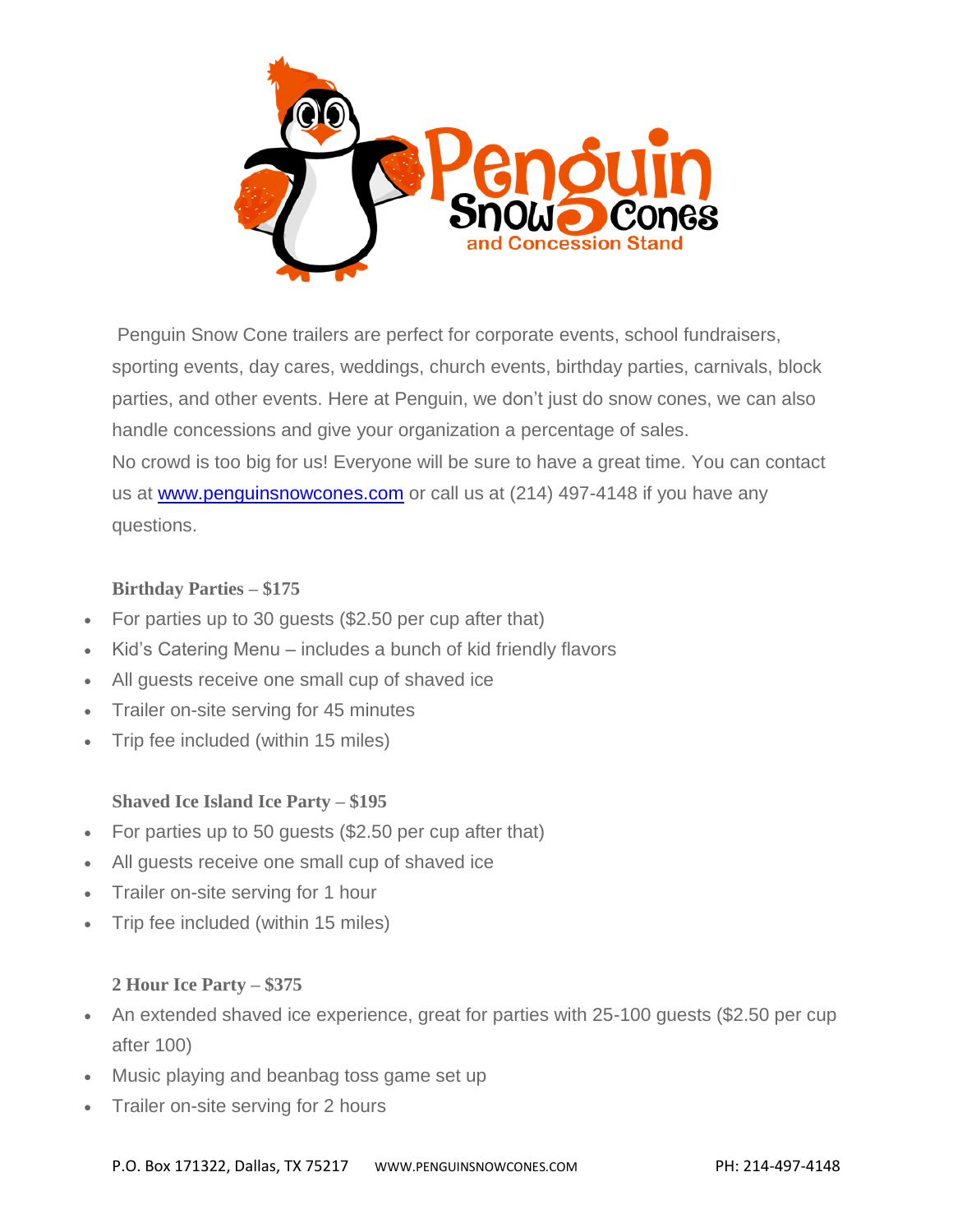

- Trip fee included (within 15 miles)
- Incredible lifelong joy created from just two hours of relaxing and trying samples

# **3 Hour Ice Party – \$495**

- An extended shaved ice experience, great for medium-sized parties with 50-150 guests (\$2.50 per cup after 150)
- Music playing
- Trailer on-site serving for 3 hours
- Trip fee included (within 15 miles)

# **3 Hour Wedding Party – \$595**

- Fun way to replace wedding cake and keep your guests cool pre/post ceremony
- Great for weddings up to 150 guests (\$2.50 per cup after 150)
- Music playing
- Trailer on-site serving for 3 hours
- Trip fee included (within 15 miles)
- Smart wedding memories in the Texas heat!

# **Corporate Collaboration / Trailer Buyout – Full Day – \$1950**

- For street festivals and huge events with more than 1000 guests
- Free shaved ice for all guests

# **Shaved Ice Island by the cup – \$2.77/cup**

- For larger events and festivals with more than 200 guests
- Output capacity of 200-500 cups/hour we can staff up and pump em out!
- Truck on-site serving for however long needed